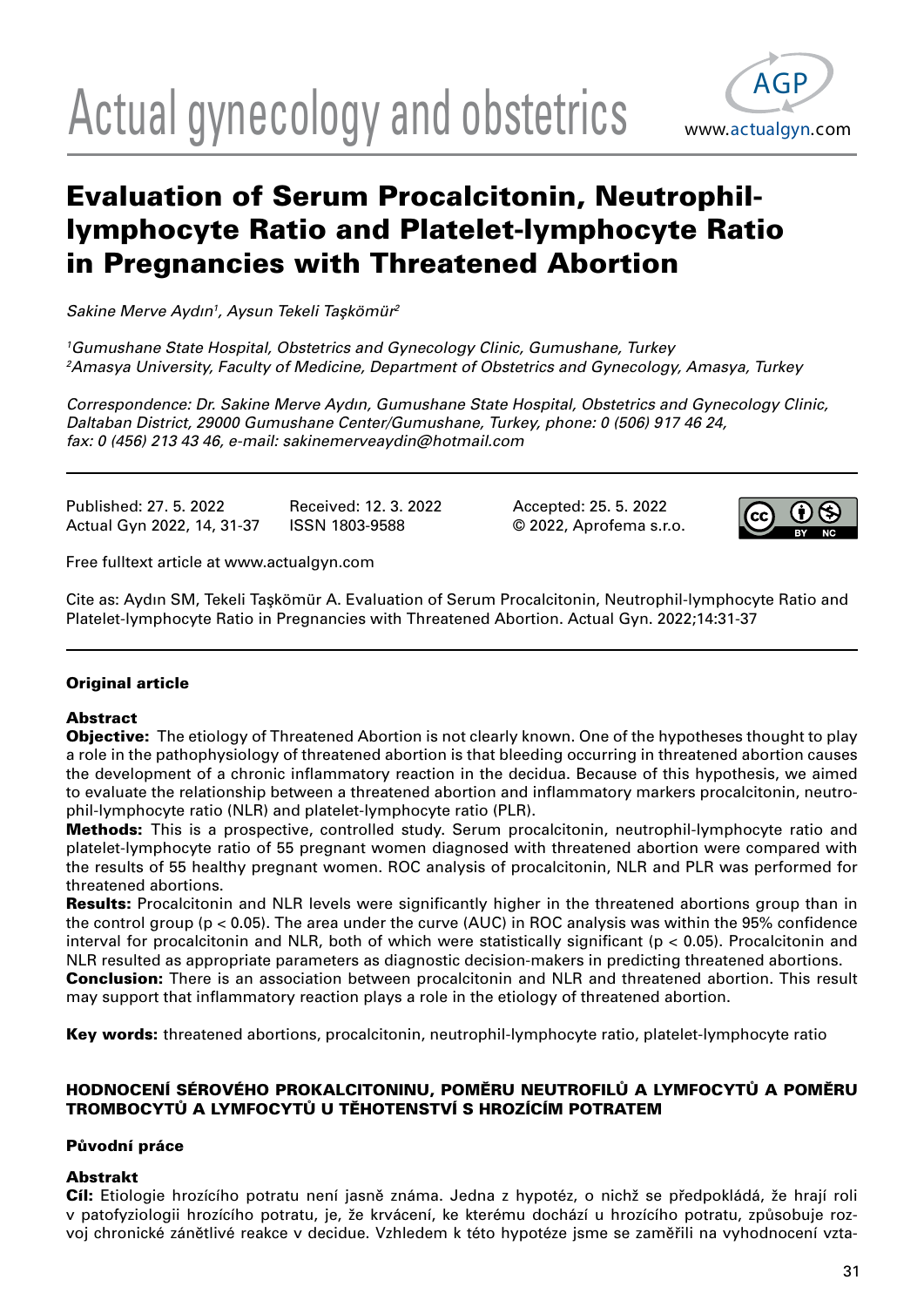hu mezi hrozícím potratem a zánětlivými markery prokalcitoninem, poměrem neutrofilů a lymfocytů (NLR) a poměrem trombocytů a lymfocytů (PLR).

Metody: Jedná se o prospektivní, kontrolovanou studii. Sérový prokalcitonin, poměr neutrofilů a lymfocytů a poměr trombocytů a lymfocytů u 55 těhotných žen s diagnózou hrozícího potratu byly porovnány s výsledky 55 zdravých těhotných žen. U hrozících potratů byla provedena ROC analýza prokalcitoninu, NLR a PLR.

Výsledky: Hladiny prokalcitoninu a NLR byly signifikantně vyšší ve skupině ohrožených potratem než v kontrolní skupině (p < 0,05). Plocha pod křivkou (AUC) v ROC analýze byla v rámci 95% intervalu spolehlivosti pro prokalcitonin a NLR, přičemž oba byly statisticky významné (p < 0,05). Prokalcitonin a NLR se ukázaly jako vhodné parametry pro diagnostické rozhodování při predikci hrozících potratů.

Závěr: Existuje souvislost mezi prokalcitoninem, NLR a hrozícím potratem. Tento výsledek může podporovat, že zánětlivá reakce hraje roli v etiologii hrozícího potratu.

Klíčová slova: hrozící potrat, prokalcitonin, poměr neutrofil-lymfocyt, poměr trombocyt-lymfocyt

#### Introduction

Threatened abortions are indicated by vaginal bleeding that occurs before the 20th gestational week without cervical dilatation and without disruption of fetal or embryonic integrity (1). Vaginal bleeding occurs in 25% of all pregnancies and pregnancy loss occurs in approximately 50% of these (2).

The etiology of threatened abortion is not known exactly. There are hypotheses that suggest that the bleeding that occurs in threatened abortion triggers a variety of mechanisms. One of these hypotheses is that uterotonic mediators, which occur with bleeding, disrupt the contractile-relaxing balance in the uterus (3). Another hypothesis is that this bleeding causes the development of a chronic inflammatory reaction in the decidua. In fact, it is thought that this chronic inflammation suggested in this hypothesis causes placental developmental disorder and causes obstetric complications (premature-preterm rupture of membranes, preterm labor, preeclampsia) in the later stages of pregnancy (4).

Procalcitonin consists of 116 amino acids and is the precursor of calcitonin. It is present at immeasurably low levels in healthy people (5). Procalcitonin, which is defined as a marker of bacterial infection, draws attention with significant elevation, albeit at low levels, in some diseases (end-stage renal disease, congestive heart failure, cirrhosis, acute kidney injuries, intracerebral hemorrhages, post-operative anastomotic leaks) in which inflammatory reactions play a role, as shown in recent studies (6-8).

The precursor cells of the immune system are neutrophils. However, studies have shown that platelets also have a critical role in the immune response (9). Like neutrophils, platelets increase cytokine production at the onset of inflammation. These cytokines also stimulate new neutrophil and platelet synthesis, leading to increased inflammation (10). In many clinical studies, it has been shown that Neutrophil Lymphocyte Ratio (NLR) and Platelet Lymphocyte Ratio (PLR) are associated with many diseases in which there is no infection but where inflammation plays a role in the pathophysiology (11).

In this study, we wanted to evaluate the relationship between threatened abortion, which is thought to play a role in the pathophysiology of chronic inflammation, and the inflammatory markers procalcitonin, NLR and PLR. Since there are not many studies on this subject, we think that our study will contribute to the literature.

#### Methods

Ethics committee approval for the study was obtained from the ethics committee of Amasya University (protocol #34). The study and control groups were selected from pregnant women who applied to the Amasya Sabunçuoğlu Şerefeddin Training and Research Hospital Gynecology and Obstetrics clinic between 15 June 2020 and 30 November 2020. The study was designed as a prospective case-control study. In this period, 55 patients diagnosed with threatened abortion formed the study group, while 55 healthy pregnancies formed the control group. The pregnant women in the control group have consisted of those who completed their  $20<sup>th</sup>$  week without any complaints in the follow-up. These two groups were compared in terms of demographic characteristics (age, height, weight, body mass index, educational status, parity, previous surgery), serum procalcitonin, neutrophils, lymphocytes, platelets, NLR and PLR.

Pregnant women with vaginal bleeding, no cervical dilation, and fetal heartbeat on ultrasonography between 6-20 weeks were included in the threatened abortion group. The first healthy 55 pregnant women who came to the outpatient clinic for normal control, between the  $6<sup>th</sup>$  and  $20<sup>th</sup>$  weeks, formed the control group. Those with hypertension, diabetes, thrombophilia, those diagnosed with hyperemesis gravidarum, those with a history of threatened abortion, preeclampsia, gestational diabetes, hellp syndrome in previous pregnancy, those with autoimmune, renal, cardiac or hepatic disease, those with diseases that may trigger inflammation (such as infectious diseases, collagen tissue disease) and those with fetal anomalies were not included in the study and control groups. Even if bleeding of patients in the study group recurred, each patient was included in the study once. The patients in the threatened abortion group who had spontaneous abortion were excluded from the study group. Patients who met the study criteria were included in the study after they were informed about the study and their consent was obtained.

Obstetric evaluation of patients was performed by a single clinician (S.M.A.) using a Mindray DC-7 ul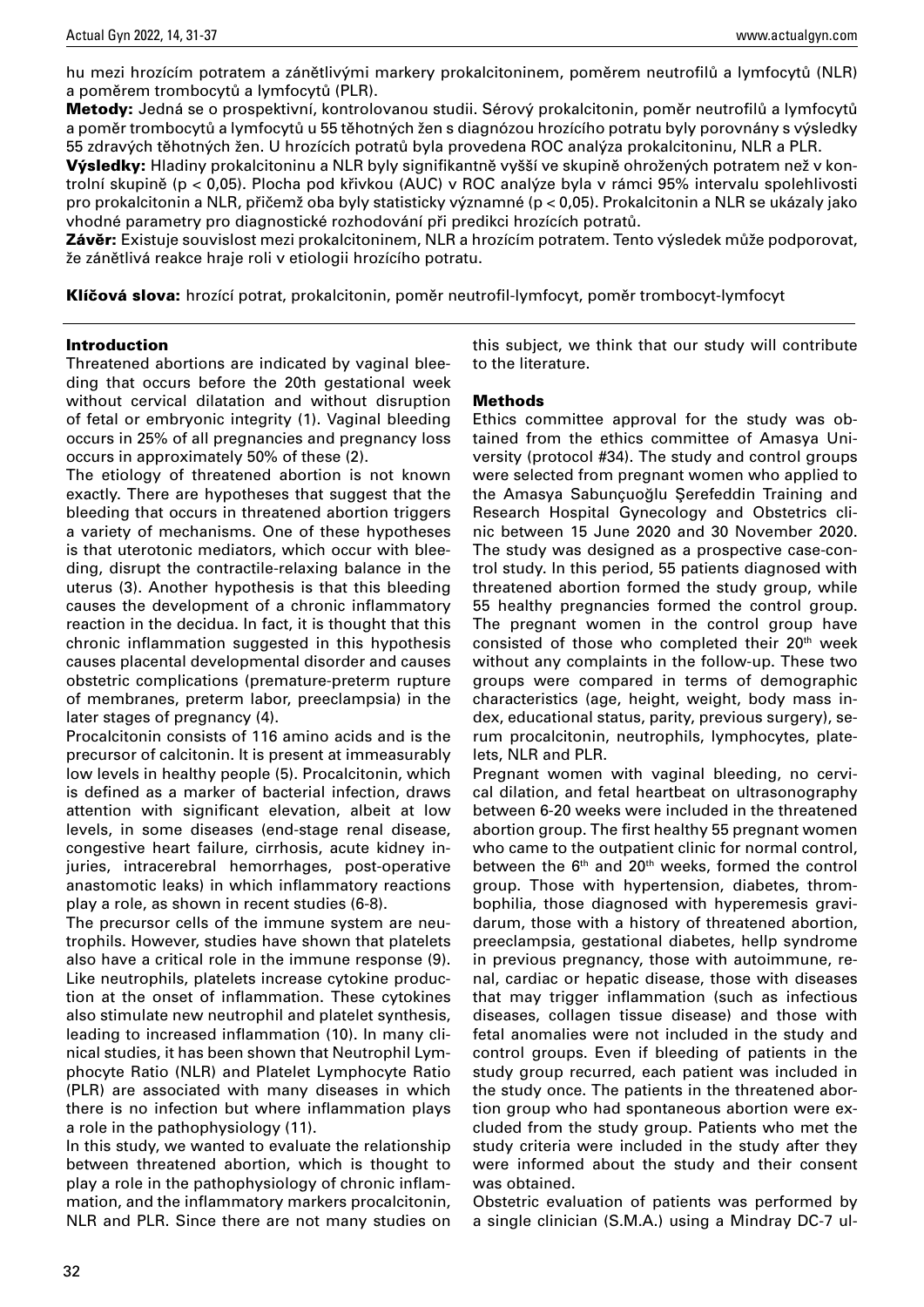trasound device. Week of gestation, amniotic fluid measurement, heartbeat and the presence of any hemorrhage area were evaluated for all patients.

Age, last menstrual period, parity, height, weight, education level and previous operations of all pregnant women were noted. Blood was drawn into a hemogram tube for serum neutrophil, lymphocyte and platelet levels, NLR and PLR, and into a biochemistry tube to evaluate parameters such as serum procalcitonin level, blood glucose, and renal and liver functions.

Neutrophil, lymphocyte and thrombocyte levels were evaluated with laser optics (X N-1000, Sysmex, Japan), and procalcitonin with electrochemiluminescence immunoassay (Cobas e 411, Roche, Japan).

Serum neutrophil, lymphocyte, platelet, NLR, PLR and procalcitonin levels of both groups were compared. ROC analysis was performed in terms of NLR, PLR and procalcitonin for threatened abortions.

The threatened abortion group was divided in two according to the presence of hemorrhage area in ultrasonography and these two groups were also compared in terms of NLR, PLR and procalcitonin.

Power Analysis of the Study: G\*Power 3.1 program was used to determine the sample of the study. The sample of our study was calculated considering that Paccolat et al. (12) evaluated procalcitonin levels

during pregnancy, childbirth and postpartum period. Accordingly, the effect width was determined as  $d = 0.7$  and according to the double-tailed hypothesis method, the confidence interval was 95% and the margin of error was 5%. As a result of the calculation, it was determined that there should be a total of 110 women, 55 for the control group and 55 for the experimental group.

**Statistical analysis:** Data were analyzed with IBM SPSS V23. Compliance with normal distribution was evaluated by Levene's test. Chi-square test and Fisher's Exact test were used to compare categorical variables in the groups. Mann-Whitney U test was used to compare non-normally distributed data in paired groups and independent two-sample t-test was used to compare normally distributed data. ROC analysis was used to determine the cut-off values for procalcitonin, NLR and PLR for threatened abortions. P < 0.05 was considered statistically significant.

#### Results

All pregnant women included in the study had a live birth (premature/mature/postmature birth) except those who aborted.

The groups were homogeneous in terms of demographic characteristics (age, parity, diagnosis week, height, weight, body mass index (BMI), educational status, previous surgery) ( $p > 0.05$ ) (Tab. 1).

|                       |               | <b>Study Group</b> | <b>Control Group</b> | p-value |
|-----------------------|---------------|--------------------|----------------------|---------|
|                       |               | $(n = 55)$         | $(n = 55)$           |         |
| Age (year)            |               | $27.49 \pm 5.87$   | $28.25 \pm 6.44$     | 0.632   |
| Height (cm)           |               | $161.65 \pm 5.27$  | $160.07 \pm 6.23$    | 0.154   |
| Weight (cm)           |               | $64.60 \pm 12.88$  | $65.76 \pm 14.8$     | 0.568   |
| BMI $(kg/m2)$         |               | $24.83 \pm 5.45$   | $25.67 \pm 5.69$     | 0.367   |
| Parity                | Nulliparity   | 32(58.2%)          | 22 (40.0%)           | 0.056   |
|                       | Multiparity   | 23 (41.8%)         | 33 (60.0%)           |         |
| Education             | Primer school | $5(9.1\%)$         | $9(16.4\%)$          | 0.707   |
|                       | Middle school | 16 (29.1%)         | 16 (29.1%)           |         |
|                       | High school   | 18 (32.7%)         | 16 (29.1%)           |         |
|                       | University    | 16 (29.1%)         | 14 (25.4%)           |         |
| Previous operation    | Yes           | 13 (23.6%)         | 7(12.7%)             | 0.138   |
|                       | No            | 42 (76.4%)         | 48 (87.3%)           |         |
| Diagnosis week (week) |               | $9.53 \pm 3.67$    | $10.66 \pm 11.63$    | 0.492   |

**Tab. 1** Demographic characteristics of the groups

p-values were calculated with the Mann-Whitney U test (Age, weight, BMI, diagnosis week), independent T test (Height) and Chi-Square Test.

The comparison of the groups in terms of serum procalcitonin, neutrophils, lymphocytes, platelets, NLR and PLR is given in **Tab. 2.** Serum procalcitonin level was  $0.051 \pm 0.01$  ng/mL in the threatened abortion group and  $0.043 \pm 0.01$  ng/mL in the healthy pregnancy group. Procalcitonin level was significantly higher in the threatened abortion group than in the control group ( $p = 0.037$ ).

While the mean neutrophil count was 6.46  $\pm$  1.83×10<sup>9</sup>/L in the threatened abortion group,

it was  $5.98 \pm 1.93 \times 10^9$ /L in the control group. The mean lymphocyte count was  $2.26 \pm 1.81 \times 10^9$ /L in the threatened abortion group and  $2.16 \pm 0.70 \times 10^9$ /L in the control group. The mean platelet count was 236.45  $\pm$  49.73×10<sup>9</sup>/L in the threatened abortion group and 260.20  $\pm$  63.14 $\times$ 10<sup>9</sup>/L in the control group. There was no significant difference between the groups in terms of mean neutrophil, lymphocyte and platelet counts ( $p > 0.05$ ) (Tab. 2).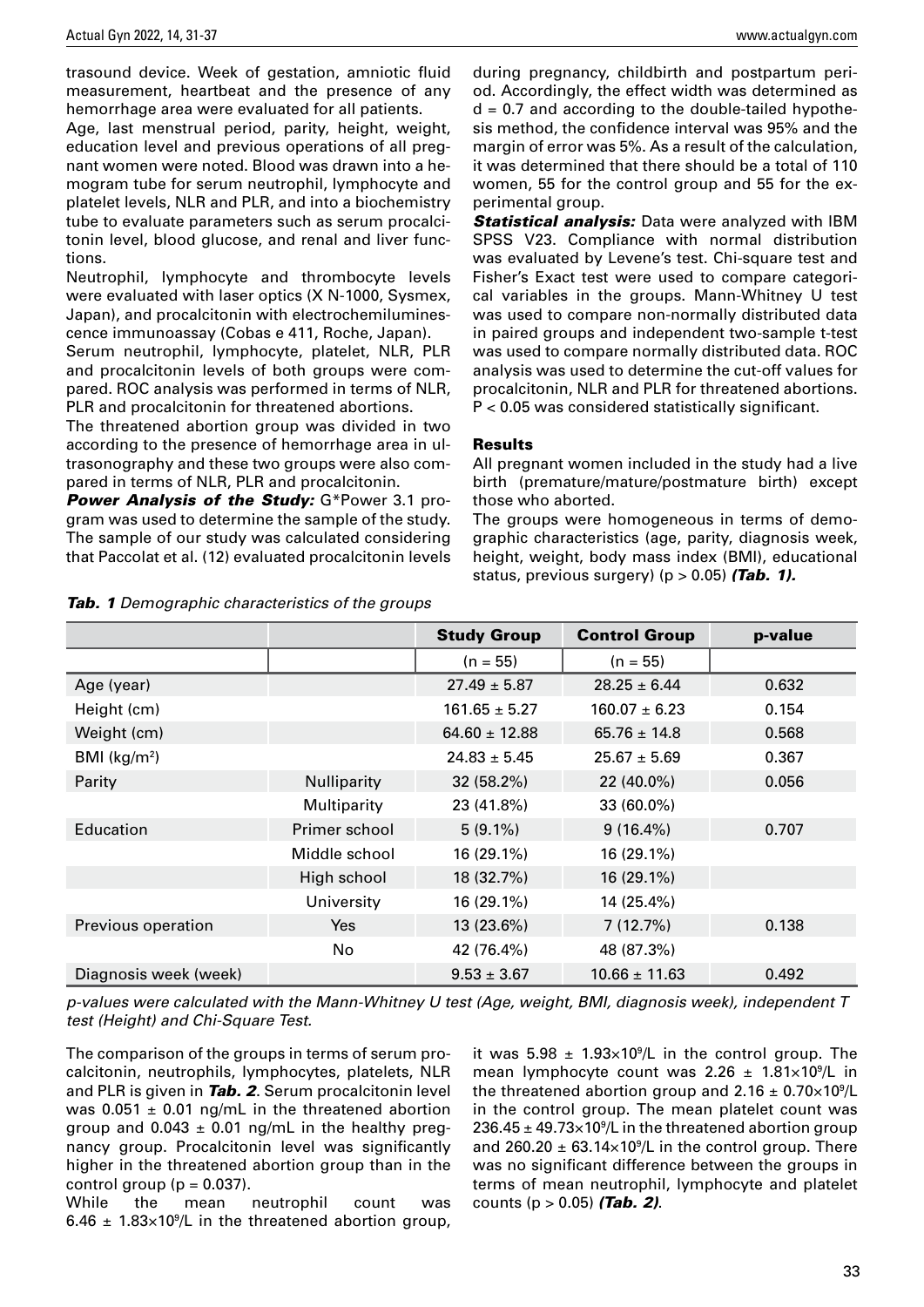Tab. 2 Comparison of the groups in terms of procalcitonin, neutrophil, lymphocyte, platelet, NLR and PLR

|                       | <b>Study Group</b> | <b>Control Group</b> | p-value  |
|-----------------------|--------------------|----------------------|----------|
|                       | $(n = 55)$         | $(n = 55)$           |          |
| Procalcitonin (ng/mL) | $0.051 \pm 0.01$   | $0.043 \pm 0.01$     | $0.037*$ |
| Neutrophil $(x109/L)$ | $6.46 \pm 1.83$    | $5.98 \pm 1.93$      | 0.185    |
| Lymphocyte $(x109/L)$ | $2.26 \pm 1.819$   | $2.16 \pm 0.708$     | 0.582    |
| Platelet $(x109/L)$   | $236.45 \pm 49.73$ | $260.20 \pm 63.14$   | 0.109    |
| <b>NLR</b>            | $3.23 \pm 1.02$    | $2.71 \pm 1.08$      | $0.003*$ |
| <b>PLR</b>            | $121.89 \pm 44.15$ | $122.69 \pm 48.92$   | 0.754    |

p-values were calculated with the Mann-Whitney U test and independent T test (Neutrophil). NLR: Neutrophil Lymphocyte Ratio, PLR: Platelet Lymphocyte Ratio

The NLR level was  $3.23 \pm 1.02$  in the threatened abortion group and  $2.71 \pm 1.08$  in the control group. NLR level was significantly higher in the threatened abortion group than in the control group ( $p = 0.003$ ) (Tab. 2).

The PLR level was 121.89  $\pm$  44.15 in the threatened abortion group and 122.69  $\pm$  48.92 in the control group. There was no significant difference between the groups in terms of PLR ( $p = 0.754$ ) (Tab. 2).

The sensitivity, specificity, positive predictive and negative predictive values of the patients for procal-

citonin, NLR and PLR are given in **Tab. 3**. As can be seen from the table, the area under the curve (AUC) for the ROC curve (Receiver Operator Characteristics Curve) was statistically significant at the 95% confidence interval for procalcitonin and NLR ( $p < 0.05$ ). These parameters had diagnostic value in predicting threatened abortions. However, the area under the ROC curve for PLR was not within the confidence interval and it did not have statistical significance  $(p > 0.05)$ . This parameter had no diagnostic value in predicting threatened abortions (Tab. 3) (Fig. 1).

Tab. 3 Sensitivity, specificity, positive predictive and negative predictive values for procalcitonin, NLR, and PLR

|               | <b>Area</b> | p-value  | Cutt-off | Lower | <b>Upper</b> | Sensi-<br>tivity | <b>Speci-</b><br>ficity | <b>PPV</b> | <b>NPV</b> |
|---------------|-------------|----------|----------|-------|--------------|------------------|-------------------------|------------|------------|
| Procalcitonin | 0.615       | $0.037*$ | 0.048500 | 0.509 | 0.721        | 0,545            | 0.455                   | 67.2       | 60,1       |
| <b>NLR</b>    | 0,662       | $0.003*$ | 2,8182   | 0.560 | 0,765        | 0.618            | 0.382                   | 79.6       | 77,8       |
| <b>PLR</b>    | 0.517       | 0.754    | 114,9604 | 0.409 | 0.626        | 0,509            | 0.491                   | 55.3       | 51,9       |

p-values were calculated according to ROC analysis. PPV: Positive predictive value, NPV: Negative predictive value





The threatened abortion group was divided in two according to the presence of hemorrhage area in ultrasonography and these were compared in terms of serum procalcitonin levels, NLR and PLR. Serum procalcitonin levels, NLR and PLR values were higher in pregnant women with a diagnosis of threatened abortion with hemorrhage area on ultrasonography than those without bleeding area, but there was no significant difference between the groups ( $p > 0.05$ ) (Tab. 4).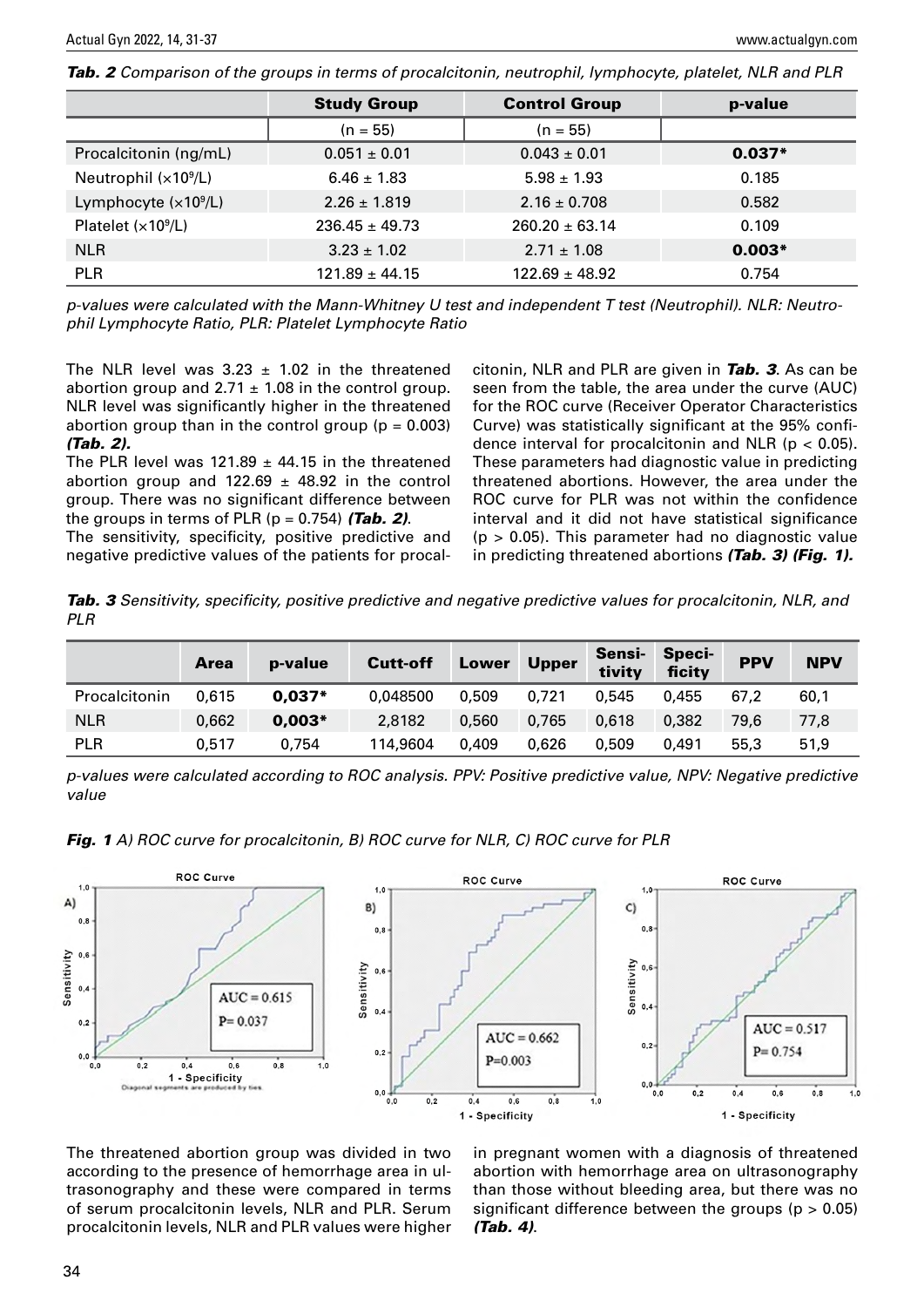|                       | <b>Threatened abortions</b><br>with hemorrhage area on<br>ultrasound | <b>Threatened abortions</b><br>without hemorrhage<br>area on ultrasound | p-value |
|-----------------------|----------------------------------------------------------------------|-------------------------------------------------------------------------|---------|
|                       | $(n = 10)$                                                           | $(n = 45)$                                                              |         |
| Procalcitonin (ng/mL) | $0.052 \pm 0.004$                                                    | $0.050 \pm 0.012$                                                       | 0.247   |

**Tab. 4** Comparison of the two groups formed by separating the threatened abortions as with and without hemorrhage area on ultrasound in terms of procalcitonin, NLR and PLR

p-values were calculated with the Mann-Whitney U test (Procalcitonin) and independent T test. NLR: Neutrophil Lymphocyte Ratio, PLR: Platelet Lymphocyte Ratio

NLR  $3.52 \pm 1.04$   $3.16 \pm 1.02$  0.317 PLR 135.88  $\pm$  53.01 118.78  $\pm$  41.98 0.272

#### **Discussion**

One of the hypotheses of factors thought to play a role in the pathophysiology of threatened abortion is the chronic inflammatory reaction that develops in the decidua with bleeding. Determining the relationship between threatened abortion and inflammatory markers may support the validity of this proposed hypothesis. Thus, it may be beneficial to clarify the etiology of threatened abortion and to clarify the complications this may cause in the later stages of pregnancy. Therefore, in this study, we evaluated the relationship between threatened abortion and the inflammatory markers procalcitonin, NLR and PLR.

Threatened abortions are a fairly common complication of pregnancy. They affect 25% of pregnancies (13). In addition to affecting the physical health of pregnant women, they also have negative effects on their psychological state as they create emotional stress. Although it is seen so frequently, the causative factors and mechanism have not been fully explained. Therefore, threatened abortions are difficult to predict and predictive methods are unreliable (14). It can also be confused with bleeding from other causes in the early stages of pregnancy (ectopic pregnancy, incomplete abortion) (15). For this reason, the detection of new markers that contribute to illuminating the pathophysiology that causes threatened abortions and that could even help in the diagnosis of threatened abortion may provide clinical benefit. We planned our study for this purpose.

Procalcitonin level is normally < 0.5 ng/mL (16). The rise of procalcitonin occurs immediately due to its cytokine-like behavior (17). It reaches detectable levels in 4 hours and peaks at 6 hours (18). Although the normal level is said to be < 0.5 ng/mL, the appropriate cut-off values for procalcitonin differ according to the reason in recent studies. For example, serum levels in patients with heart failure were 0.06 ng/mL (19), while serum levels above 0.05 in patients with cirrhosis were found to be significant (8).

There are studies evaluating normal serum procalcitonin levels during pregnancy. Paccolat et al. reported that serum procalcitonin level was 0.043 μg/L at 24-28 weeks of gestation. They stated that this level increased in the later weeks of pregnancy, and was 0.068 μg/L at birth, 0.200 μg/L on postpartum day 2-3, and 0.060 μg/L on postpartum day 10 (12). Similar to this study, we found the serum procalcitonin level to be  $0.043 \pm 0.01$  ng/mL in healthy pregnant women in our study. In the threatened abortions group, it was  $0.051 \pm 0.01$  ng/mL and this was significantly higher than the healthy pregnancy group. Procalcitonin was significant as a diagnostic decision maker in predicting threatened abortion.

Studies have shown that various obstetric and neonatal complications develop in the following weeks in pregnant women with threatened abortion (20). Clarifying its pathophysiology would be beneficial in taking precautions against these complications and reducing maternal/fetal mortality/morbidity. Therefore, it is important to determine the causes that play a role in its etiology.

In the literature, the evaluation of NLR and PLR in threatened abortion has been compared with pregnancies resulting in abortion. Thus, their use as precursors in early pregnancy was investigated (21,22). Studies are rare comparing threatened abortions and healthy pregnancies in terms of NLR and PLR. One of them is the work of Ata et al. From the results of this study, no significant difference was found between the groups in terms of NLR, but they reported that the level of PLR in the threatened abortions group was higher than the healthy pregnancy group (23). In our study, contrary to the results of this study, the NLR level in the threatened abortion group was significantly higher than the healthy pregnancy group, but there was no significant difference between the groups in terms of PLR. In ROC analysis, NLR was statistically significant at the 95% confidence interval, showing it to be useful as a diagnostic decision maker in predicting threatened abortion. However, there was no significance in ROC analysis for PLR.

There have been studies evaluating other inflammatory markers that determined that an inflammatory process plays a role in the etiopathogenesis of threatened abortion. In the study by Keskin et al., vascular endothelial growth factor (VEGF), soluble VEGF receptor-1 (sVEGFR-1) and VEGF/sVEGFR-1 were found to be associated with the pathogenesis of threatened abortion (24). The relationship of many immune and inflammatory markers (apolipoprotein A-1, IL2β receptor, IL6, IL8, IL10, IL1β and TNFα) with threatened abortion has been determined (25,26). In a review that was conducted, it is stated that serum Ca 125 is a valuable predictive marker for determi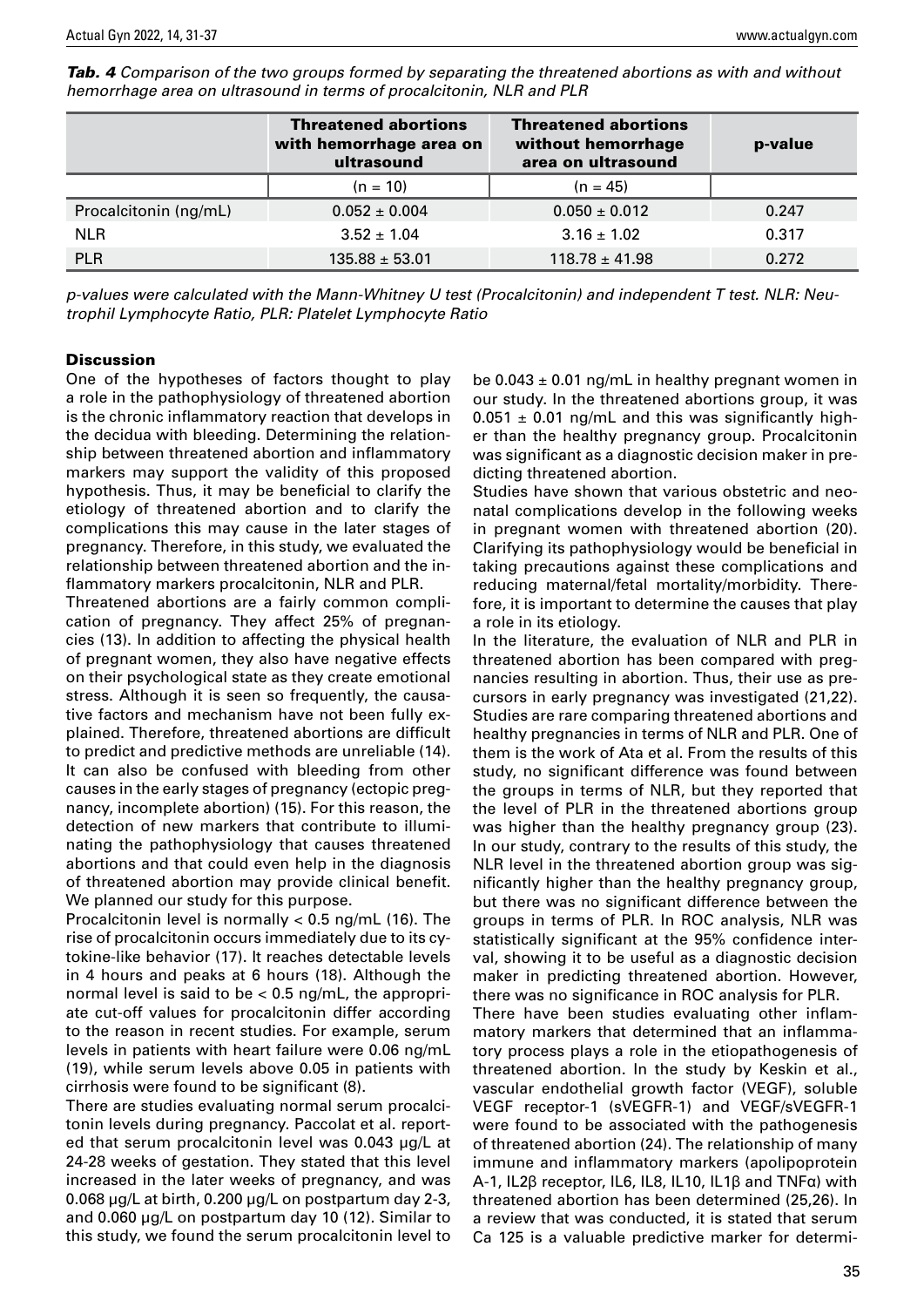ning , probable to continue' pregnancies (27). As in our study, these studies also confirm the presence of inflammation in the etiopathogenesis of threatened abortion.

The presence of a biomarker that determines whether a pregnancy will continue or will result in abortion may be beneficial in terms of providing preliminary information to the expectant mother with increased anxiety and whether the drugs used in the treatment of threatened abortion should be continued. Although it does not affect the treatment process for threatened abortion, it may be important in terms of exemption from the side effects and cost of the drugs used in the treatment.

In our study, we also compared the cases with a hemorrhage area on ultrasonography in the threatened abortion group with those without a hemorrhage area. As a result of this comparison, procalcitonin, NLR and PLR were higher in the group with hemorrhage area, but this was not significant. Although not statistically significant, the fact that these parameters were higher in the group compared to those without hemorrhage area may be due to the persistence of this hemorrhage detected by ultrasound for a certain period of time, triggering the chronic inflammatory reaction in the decidua with bleeding, which is one of the hypotheses put forward in the pathophysiology of threatened abortion (4).

The limitation of our study was that the number of cases was as high as the number detected in the power analysis. Nevertheless, if we had more cases, it would have increased the power of our study. In the study, the threatened abortion group was compared only with the healthy pregnancy group. Since the number of pregnant women who had spontaneous abortions after threatened abortions was low, we could not include them in the study. Our study would be more meaningful if we could compare this abortion group with the healthy pregnancy group with threatened abortions. The strength of our study was that serum procalcitonin, NLR and PLR were studied simultaneously in threatened abortions, and this is rare.

In conclusion, procalcitonin and NLR levels in threatened abortions were higher than in healthy pregnancies. According to this result, it can be said that there is a relationship between threatened abortion and the inflammatory markers procalcitonin and NLR. In addition, the increase in procalcitonin and NLR during pregnancy may indicate an increased risk of threatened abortion.

#### **Literature**

- 1. Mouri M, Hall H, Rupp TJ. Threatened Abortion. StatPearls [Internet]. Treasure Island (FL): Stat-Pearls Publishing Copyright  $\widehat{A}$  2021, Stat-Pearls Publishing LLC.; 2021. Available from: https://www.ncbi.nlm.nih.gov/books/NBK430747/
- 2. Hendriks E, MacNaughton H, MacKenzie MC. First Trimester Bleeding: Evaluation and Management. Am Fam Physician. 2019;99(3):166-74
- 3. Pawelec M, Palczynski B, Krzemieniewska J, et al. Initiation of preterm labor. Adv Clin Exp Med. 2013;22(2):283-8
- 4. Weiss JL, Malone FD, Vidaver J, et al. Threatened abortion: A risk factor for poor pregnancy outcome, a population-based screening study. Am J Obstet Gynecol. 2004;190(3):745-50, doi: 10.1016/j.ajog.2003.09.023
- 5. Müller B, White JC, Nylen ES, et al. Ubiquitous expression of the calcitonin-i gene in multiple tissues in response to sepsis. J Clin Endocrinol Metab. 2001;86(1):396-404, doi: 10.1210/ jcem.86.1.7089
- 6. Akçay Ş, Doğrul I, Sezer S, et al. Role of Procalcitonin in Differential Diagnosis of Pneumonia and Pulmonary Congestion Associated With End-Stage Renal Failure. Exp Clin Transplant. 2016;14(Suppl 3):71-3
- 7. Canbay A, Celebi OO, Celebi S, et al. Procalcitonin: a marker of heart failure. Acta Cardiol. 2015;70(4):473-8, doi: 10.1080/ac.70.4.3096896
- 8. Sato S, Sato S, Tsuzura H, et al. Elevated serum procalcitonin levels and their association with the prognosis of patients with liver cirrhosis. Eur J Gastroenterol Hepatol. 2020;32(9):1222-8, doi: 10.1097/MEG.0000000000001644
- 9. Herzog BH, Fu J, Wilson SJ, et al. Podoplanin maintains high endothelial venule integrity by interacting with platelet CLEC-2. Nature. 2013;502(7469):105-9, doi: 10.1038/nature12501
- 10. Mantovani A, Cassatella MA, Costantini C, et al. Neutrophils in the activation and regulation of innate and adaptive immunity. Nat Rev Immunol. 2011;11(8):519-31, doi: 10.1038/nri3024
- 11. Kim NY, Chun DH, Kim SY, et al. Prognostic Value of Systemic Inflammatory Indices, NLR, PLR, and MPV, for Predicting 1-Year Survival of Patients Undergoing Cytoreductive Surgery with HIPEC. J Clin Med. 2019;8(5):589, doi: 10.3390/jcm8050589
- 12. Paccolat C, Harbarth S, Courvoisier D, et al. Procalcitonin levels during pregnancy, delivery and postpartum. J Perinat Med. 2011;39(6):679-83, doi: 10.1515/jpm.2011.082
- 13. Greene MF. Progesterone for Threatened Abortion. N Engl J Med. 2019;380(19):1867-8, doi: 10.1056/NEJMe1903069
- 14. Zhou J, Huang Z, Pan X, et al. New thoughts in exploring the pathogenesis, diagnosis, and treatment of threatened abortion. Biosci Trends. 2019;13(3):284-5, doi: 10.5582/bst.2019.01155